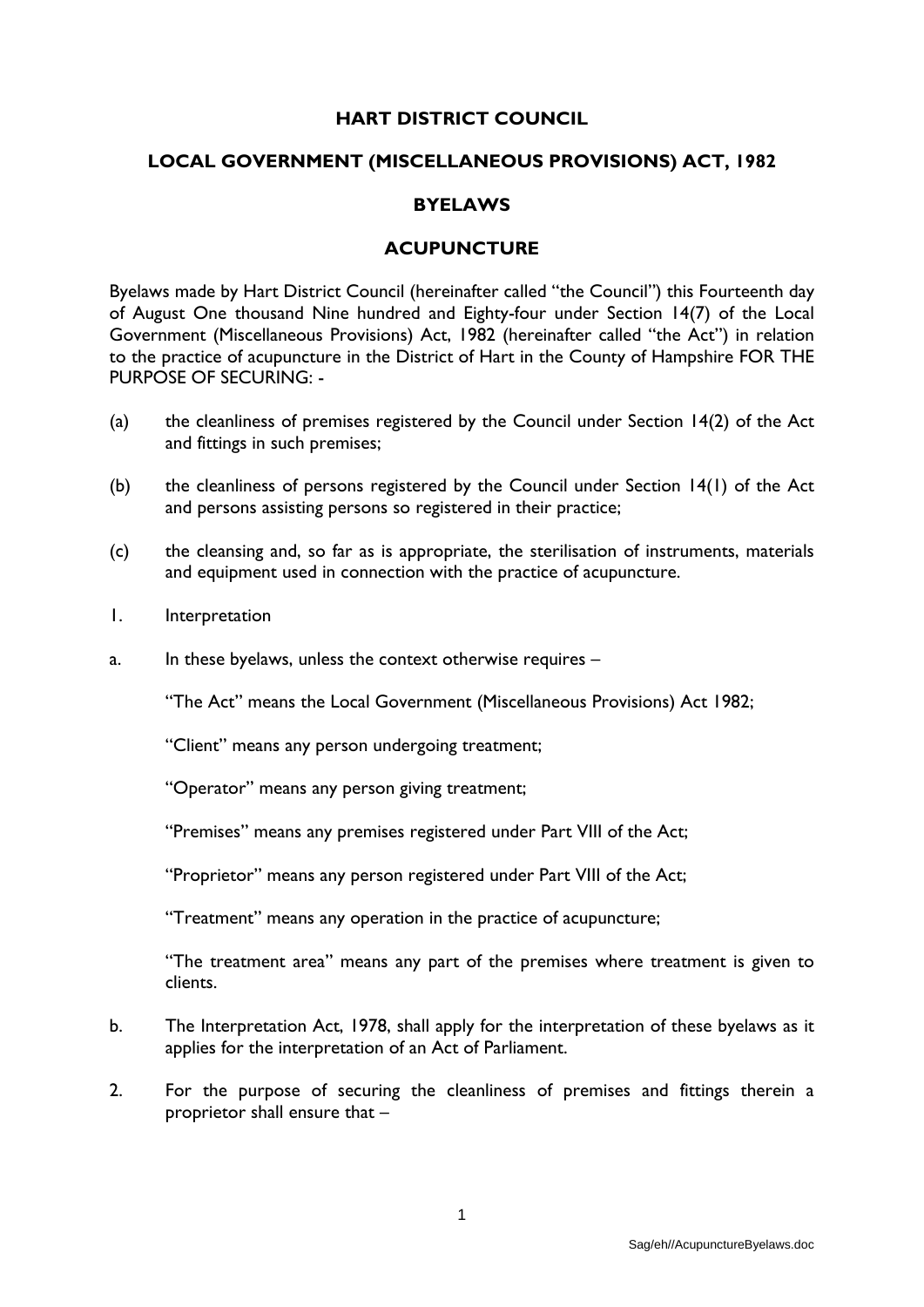- a. All internal walls, doors, windows, partitions, floors and floor coverings, and ceilings in any part of the premises used by clients and operators are kept clean and in such good repair as to enable them to be cleaned effectively;
- b. All waste material, and other litter, arising from the treatment, is placed in suitable covered receptacles, which are washable and leak proof, or use a leak proof liner bag. The receptacles shall be emptied, or the bags changed, at least once every working day, or more frequently as necessary, and the material disposed of safely. Where liners are not used, the receptacles shall then be cleaned;
- c. All needles used in treatment are placed after use in separate covered and leak proof re-usable boxes, or disposable needle boxes designed for the purpose. When reusable boxes are used they shall be emptied at least once every working day or more frequently as necessary, and the contents disposed of safely or sterilised for re-use, as appropriate. The box shall then be sterilised. Where needle boxes are used they shall be disposed of safely at suitable intervals;
- d. All furniture and fittings in the treatment area are kept clean and in such good repair as to enable them to be cleaned effectively;
- e. All tables or couches and seats used by clients in the treatment area and any surface on which the items specified in 3b below are placed immediately prior to treatment, have a smooth, impervious surface which is wiped down regularly with a suitable disinfectant;
- f. Where tables or couches are used, they shall be covered by a disposable paper sheet which shall be changed for each client;
- g. A notice or notices reading "No Smoking" are prominently displayed within the treatment area.
- 3. For the purpose of securing the cleansing and, so far as is appropriate, the sterilisation of instruments, materials and equipment used in connection with the treatment –
- a. An operator shall ensure that, before use in connection with treatment, any gown, wrap or other protective clothing, paper or other covering, towel, cloth or other such articles in the treatment –
	- i. is clean and in good repair, and, so far as is appropriate, is sterile;
	- ii. has not previously been used in connection with any other client unless it consists of a material which can be and has been adequately cleaned and, so far as is appropriate, sterilised;
- b. An operator shall ensure that any needle, metal instrument, or other item of equipment, used in treatment or for handling instruments and needles used in treatment, is in a sterile condition and kept sterile until it is used;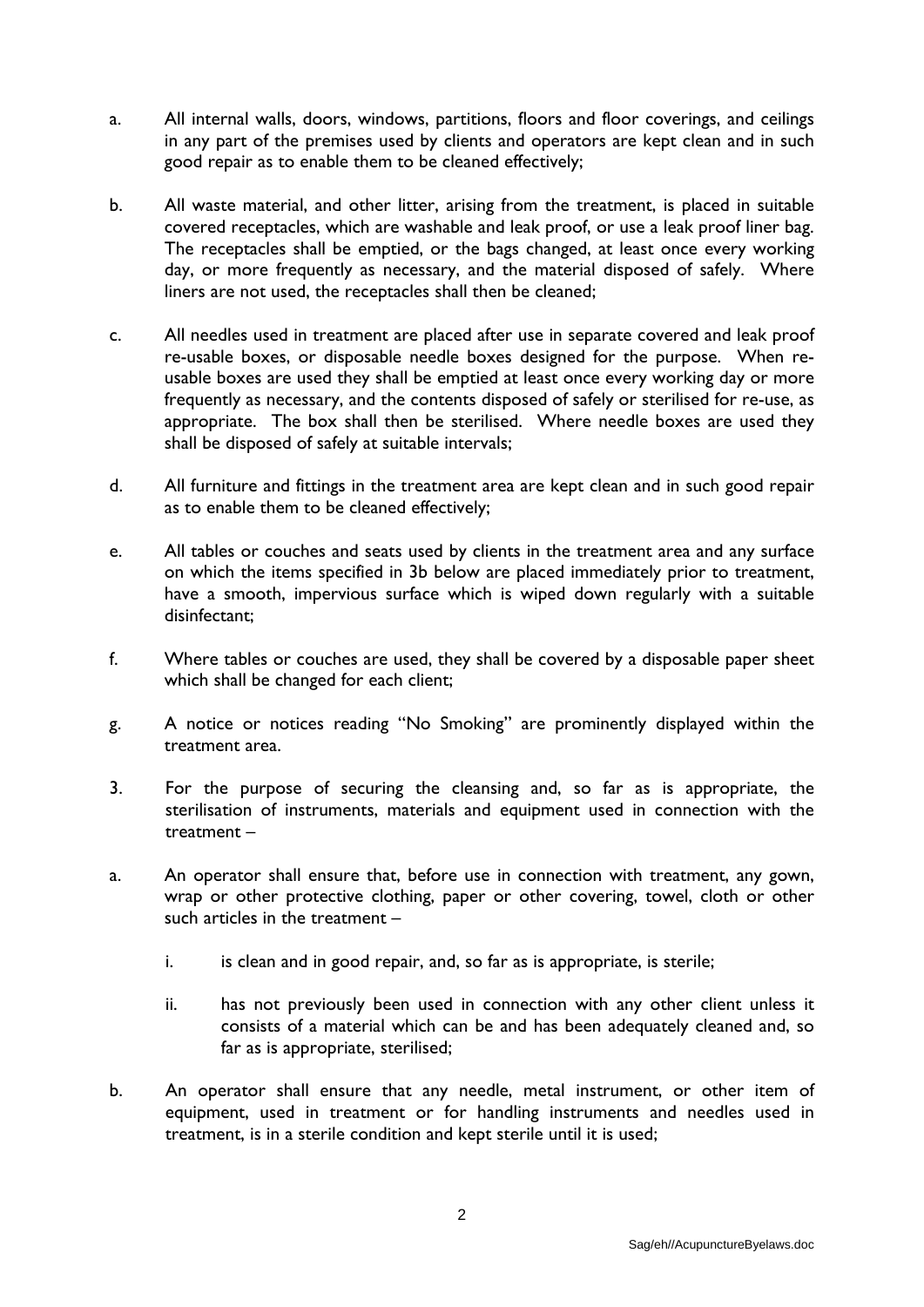- c. A proprietor shall provide
	- i. adequate facilities and equipment for the purpose of sterilisation (unless pre-sterilised items are used) and of cleansing, as required in pursuance of these byelaws;
	- ii. sufficient and safe gas points and/or electrical socket outlets to enable compliance with these byelaws;
	- iii. an adequate constant supply of clean hot and cold water readily available at all times on the premises;
	- iv. adequate storage for all items mentioned in byelaws 3a and b above, so that those items shall be properly stored in a clean and suitable place so as to avoid, as far as possible, the risk of contamination.
- 4. For the purpose of securing the cleanliness of operators –
- a. An operator whilst giving treatment shall ensure that
	- i. his hands and nails are clean and nails kept short;
	- ii. he is wearing clean and washable clothing or alternatively a disposable covering that has not previously been used in connection with any other client;
	- iii. he keeps any open boil, sore, cut or open wound on an exposed part of his body effectively covered by an impermeable dressing;
	- iv. he does not smoke or consume food or drink.
- b. A proprietor shall provide:
	- i. suitable and sufficient washing facilities for the sole use of operators, such facilities to have hot and cold water, sanitising soap or detergent, and a nail brush;
	- ii. suitable and sufficient sanitary accommodation for operators.